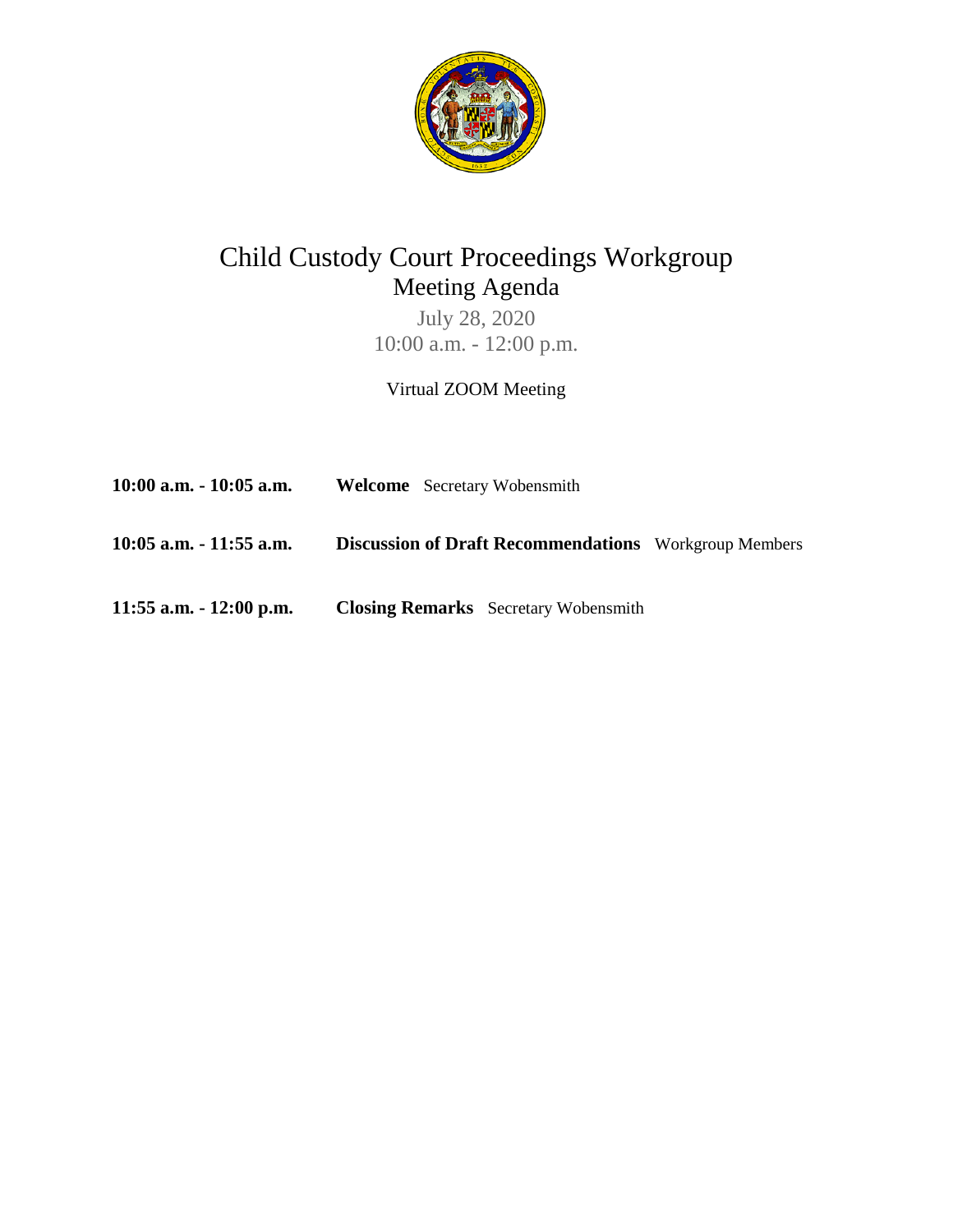# **Recommendations and Draft Recommendations**

## **Draft Recommendation 1**

Amend Senate Bill 594 of 2020 (text shown below) so that permissible supervised visitation arrangements take into account whether the case involves neglect or child abuse (including separate considerations depending on type of abuse).

Family Law § 9-101.

(a) In any custody or visitation proceeding, if the court has reasonable grounds to believe that a child has been abused or neglected by a party to the proceeding, the court shall determine whether abuse or neglect is likely to occur if custody or visitation rights are granted to the party.

(b) Unless the court specifically finds that there is no likelihood of further child abuse or neglect by the party **AND STATES THE REASONS FOR THE FINDING**, the court shall deny custody or visitation rights to that party, except that the court may approve a supervised visitation arrangement**, WITH NEUTRAL AND PHYSICALLY PRESENT SUPERVISION,** that assures the safety and the physiological, psychological, and emotional well-being of the child.

*(Senate Bill 594 was sponsored by Senator Lee in the 2020 Session.)*

## **Recommendation 2**

In statutory provisions regarding child custody matters, provide a definition of domestic violence that reflects the full spectrum of abusive behavior, including nonphysical acts and other methods of coercive control.

#### **Draft Recommendation 2A**

In statutory provisions regarding child custody matters, provide definitions of child abuse (physical abuse, sexual abuse, emotional abuse), and neglect.

Example:

- Physical abuse is the use of physical force, such as hitting, kicking, shaking, choking, burning, or other demonstrations of force against a child that result in actual or potential harm to the child's physical or emotional health, survival, or physical or emotional development;
- Sexual abuse is the inducement or coercion of a child to engage in sexual acts. Sexual abuse includes behaviors such as fondling, penetration, and exposing a child to other sexual activities.
- Emotional abuse is a pattern of behaviors that harm a child's self-worth or emotional well-being. Emotional abuse includes name calling, shaming, rejection, withholding love, and threats.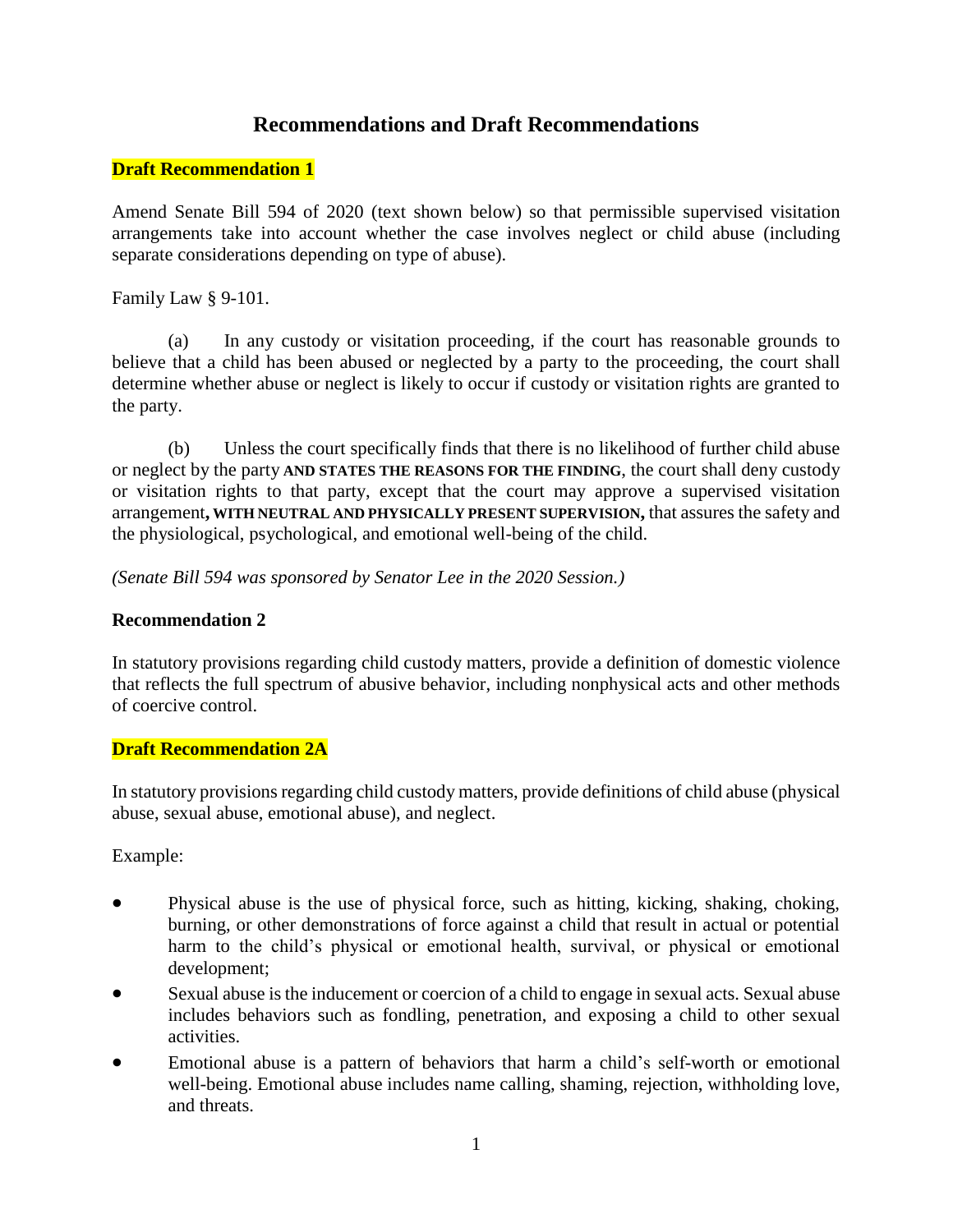Neglect is the failure to meet a child's basic physical and emotional needs, including housing, food, clothing, education, access to medical care, and physical and psychological safety.

*(Text shown above is for example only and not intended to reflect final language of legislation to implement recommendation.)* 

#### **Draft Recommendation 3**

Amend statutory law (Family Law  $\S 9-101.1$ ) regarding acts of domestic violence in the context of child custody cases to (1) incorporate new definitions; (2) establish a rebuttable presumption that custody – physical or legal – to a perpetrator of domestic violence is not in the best interest of the child; (3) specify how such a presumption could be overcome; (4) establish what determinations and actions are required when acts of domestic violence have been committed by both parties; and (5) specify examples of permissible custody arrangements to protect victims of domestic violence.

#### **Recommendation 4**

Specify that the provisions of §§ 9-101 and 9-101.1 of the Family Law Article are not applicable to child in need of assistance (CINA) cases (these Family Law provisions should only apply to private custody cases, the provisions of Title 3, Subtitle 8 of the Courts and Judicial Proceedings Article apply to CINA cases).

#### **Recommendation 5**

Alter the current "friendly parent" statute (shown below) so that reports of child abuse or domestic violence cannot be considered unfavorably against the reporting parent.

Family Law § 9-105

In any custody or visitation proceeding, if the court determines that a party to a custody or visitation order has unjustifiably denied or interfered with visitation granted by a custody or visitation order, the court may, in addition to any other remedy available to the court and in a manner consistent with the best interests of the child, take any or all of the following actions:

(1) order that the visitation be rescheduled;

(2) modify the custody or visitation order to require additional terms or conditions designed to ensure future compliance with the order; or

(3) assess costs or counsel fees against the party who has unjustifiably denied or interfered with visitation rights.

#### **Recommendation 6**

Specify best interest factors in statute and provide that extra weight or priority must be given to the physical and psychological safety of the child. The safety of a child must be the primary priority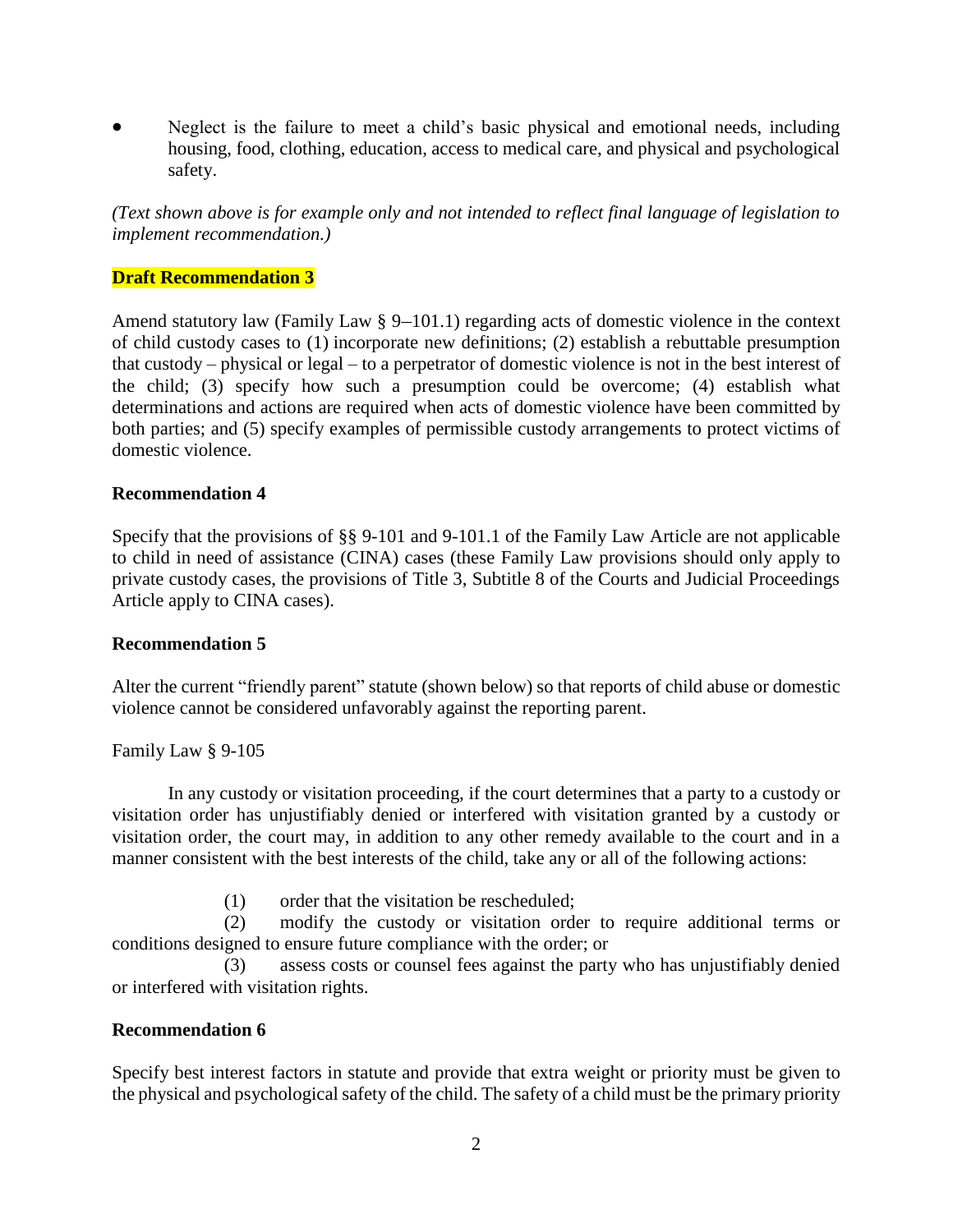of custody and parenting adjudications, and courts must assess safety risks and claims of child abuse and domestic violence before assessing other best interest factors. Furthermore, it should be expressly stated in statute that there is no presumption that joint custody is in the best interests of the child.

# **Recommendation 7**

Only assign custody cases that include an allegation of child abuse and/or domestic violence to judges who have received relevant, specialized training (see Recommendation 9). These specially trained judges will be not be limited to only hearing these types of custody cases; however, all child custody cases with allegations of child abuse and/or domestic violence are to be heard only by these specially trained judges. Courts must implement procedures, including appropriate and uniform screenings of initial pleadings that flag domestic violence and child abuse, to ensure that these cases are assigned only to specially trained judges. If domestic violence and/or child abuse is indicated as a result of the screening, require follow up to conduct a danger/lethality assessment and to establish protocols for the safety of adults and children.

# **Recommendation 8**

Require that Judicial Nominations Commissions include an individual who has expertise in domestic violence and/or child abuse or otherwise receive input from such an individual regarding nominees.

#### **Recommendation 9**

The Judiciary must, in consultation with appropriate domestic violence and child abuse advocacy organizations, develop an ongoing training program for judges who preside over child custody cases that include an allegation of domestic violence and/or child abuse. In addition to a review of relevant statutes and case law, the program must include instruction in the following:

- 1. neurotypical infant and child development;
- 2. the impact of adverse childhood experiences, trauma, complex trauma, and chronic toxic stress on a child's neurodevelopment and the ways that a child's response to trauma varies;
- 3. the investigation process once a law enforcement agency or a local department of social services has received a report of suspected child abuse and/or child sexual abuse, including the role of child advocacy centers and definition of a forensic interview, the limitations of local departments of social services in investigating reports of suspected child abuse and/or child sexual abuse, and that child abuse and/or child sexual abuse may have occurred even without an "indicated" finding and/or any physical evidence of abuse and even if a child did not verbally disclose in a forensic interview;
- 4. dynamics and effects of child sexual abuse, including grooming behaviors by family offenders and the disclosure of child sexual abuse based on developmental stages of the child, including delayed disclosure;
- 5. dynamics and effects of physical and emotional child abuse;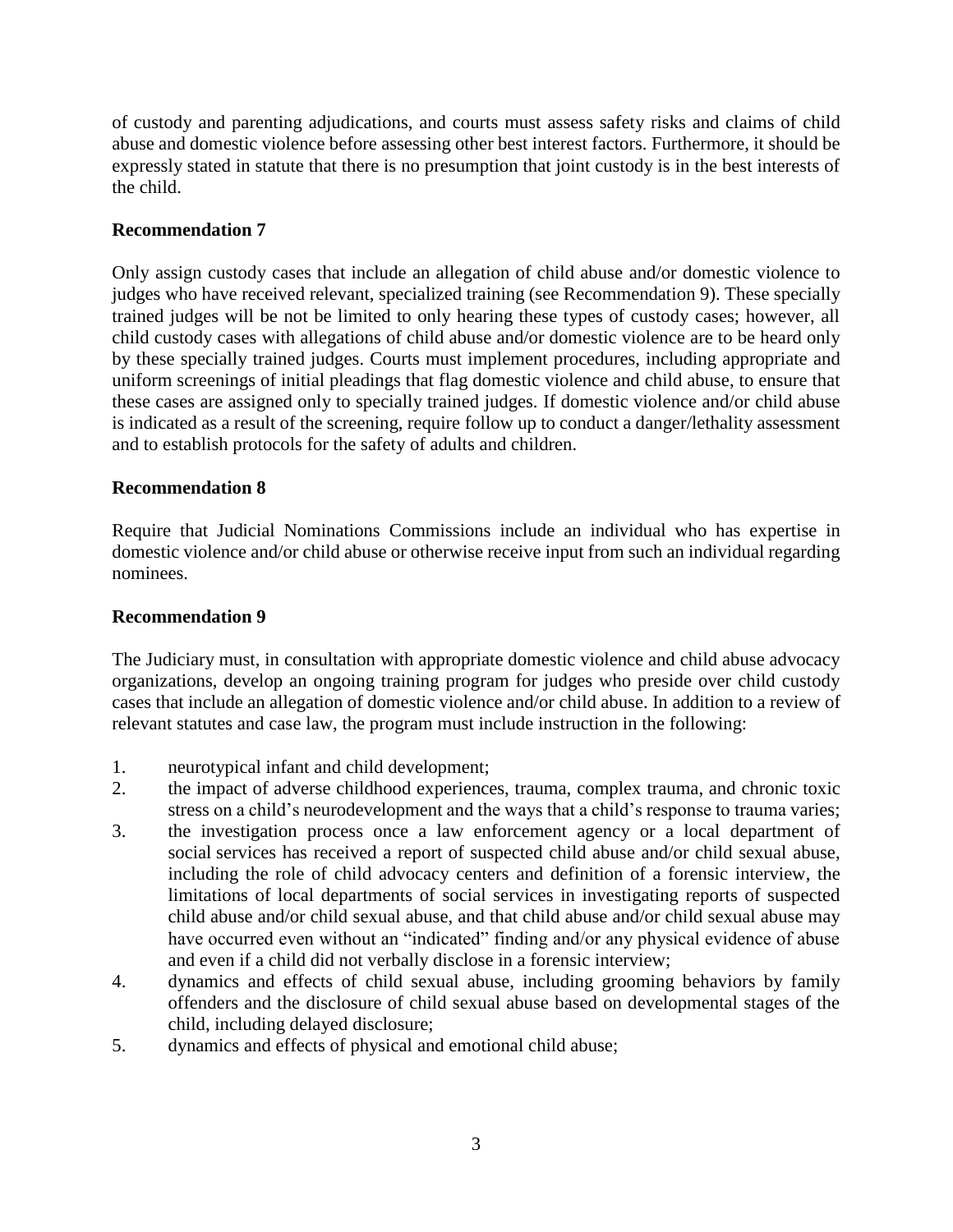- 6. dynamics and effects of domestic violence, including coercive control, lethality assessments, litigation abuse, and that domestic violence can occur without a party seeking or obtaining a protective order and/or without other documented evidence of abuse;
- 7. the impact on children who are exposed to domestic violence and the importance of considering this impact when making child custody and visitation decisions;
- 8. the potential impacts of custody bias and implicit bias on child custody decisions (including the core problem of a bias of presumption of "coaching" in custody cases and false allegations of abuse) and information on credibility (based on Dr. Deborah Epstein's presentation to the workgroup);
- 9. best practices to ensure reasonable and feasible protective measures are taken to reduce risk of traumatization or retraumatization of the court process on the child, including available methods to obtain relevant information without the necessity of repeated, detailed testimony from the child;
- 10. providing protection for families, sealing records;
- 11. background and current, research-informed literature regarding parental alienation (including a full review of Richard Gardner's own work in defense of pedophilia), its invalidity as a syndrome, and the inappropriateness of its use in child custody cases;
- 12. limitations of sexual offender evaluations and risk assessments in the adjudicatory phase of child sexual abuse cases and the ethical prohibitions on the use of these assessments to determine likelihood of offending;
- 13. tools courts can use to help assess credibility of a child witness and information on how methods such as child therapy and expressive arts are legitimate therapeutic tools to measure both degree of traumatic impact and effectiveness of therapeutic and system intervention;
- 14. correlation between child sexual abuse and child pornography;
- 15. appropriate standards for the knowledge, experience, and qualifications of child sexual abuse evaluators and treatment providers and legal and ethical considerations of appointing an unqualified evaluator or allowing evaluators and therapists to practice outside their field of expertise; and
- 16. how the inappropriate application of best interest standards can harm children suffering from abuse and the necessity of weighing the child's safety before weighing other best interest factors.

Before a judge is assigned to preside over a child custody case that includes an allegation of domestic violence and/or child abuse, the judge must have received *at least* 20 hours of training that includes all of the topics referenced above. In addition to these initial training requirements, a judge who continues to be assigned to preside over custody cases including such allegations must complete *at least* 10 hours of training on the above topics every two years. The workgroup's recommendation reflects a *minimum* number of hours for training. Training in excess of the minimum hours recommended may be necessary in order to adequately address all of the recommended required topics.

At least once every four years, the Judiciary, in consultation with appropriate domestic violence and child abuse advocacy entities, must review available training materials related to the above topics and update the training program as necessary.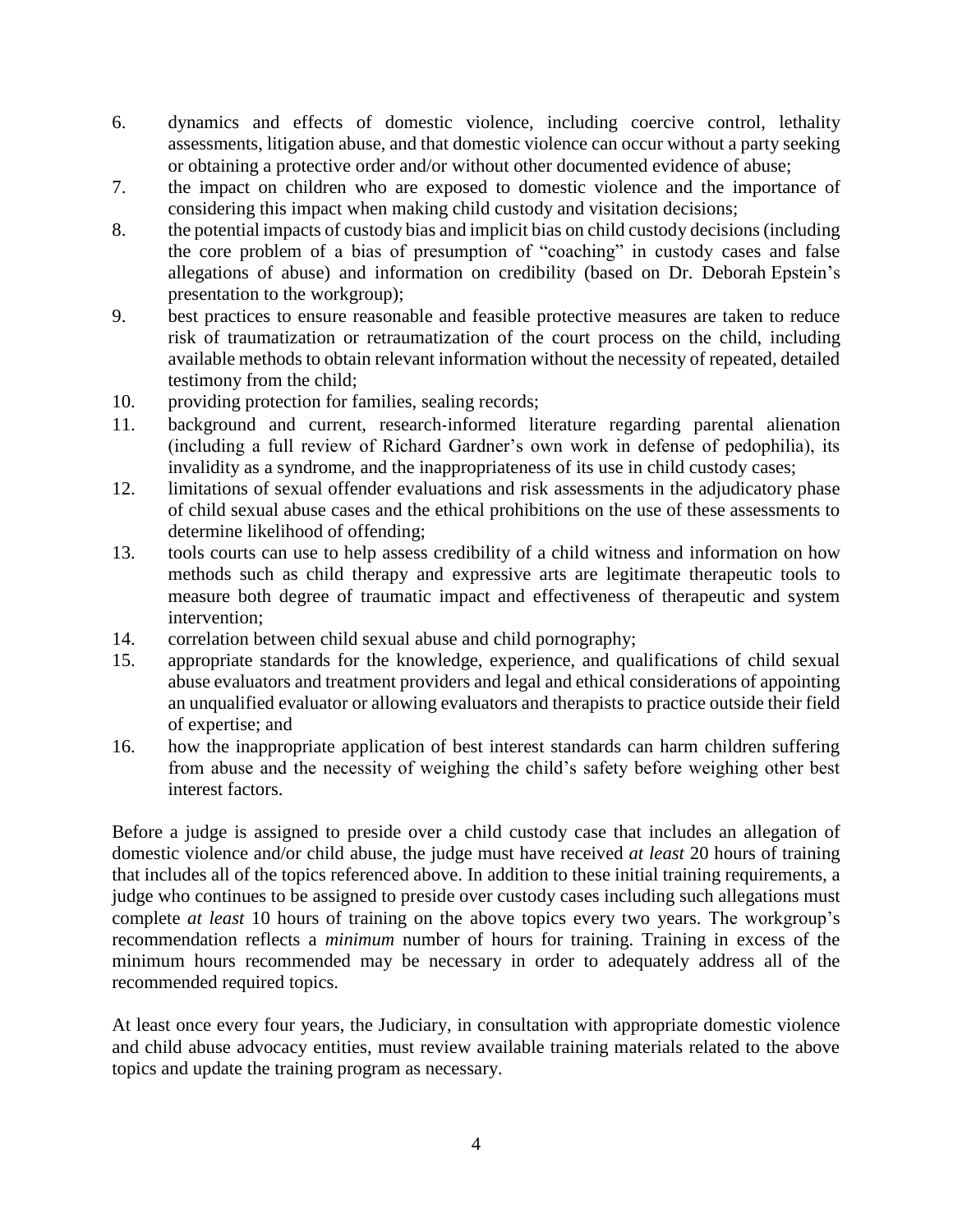*(Note: Text shown above represents working examples of general topics for training requirements and is not intended to reflect final language of legislation to implement recommendation.)*

## **Recommendation 10**

Alter existing training requirements for Best Interest Attorneys, Child's Advocate Attorneys, and Child's Privilege Attorneys so that these attorneys must complete *at least* 20 hours of initial training that includes specified topics (see Recommendation 9 for a general list of topics, which should be adapted as necessary to reflect the specific roles of attorneys). Once initial training requirements have been met, individuals must complete *at least* 10 hours of training every two years in order to remain eligible for appointment as a best interest attorney, a child's advocate attorney, or a child's privilege attorney. The workgroup's recommendation reflects a *minimum* number of hours for training. Training in excess of the minimum hours recommended may be necessary in order to adequately address all of the recommended required topics.

Eliminate the provision under existing guidelines that allows training requirements to be waived by the court.

## **Recommendation 11**

Require, in any action in which child support, custody, or visitation is at issue, a court to provide information to the parties regarding the role, availability, and cost of a custody evaluator in the jurisdiction. Courts should be afforded flexibility in determining the best methods to provide this information to the parties.

*(This recommendation is similar to Senate Bill 665, as introduced by Senators Lee and Carozza during the 2020 session.)*

#### **Recommendation 12**

Require custody evaluators to disclose policies, procedures, and fees prior to engagement and provide the parties with a written document to be signed by both parties.

#### **Recommendation 13**

Require sufficient time to depose custody evaluators. Currently, unless permission is obtained, any deposition of a court employee or an individual who is paid by the court is limited to two hours; this should be increased to six hours.

#### **Recommendation 14**

Alter existing training requirements for child custody evaluators so that evaluators must complete *at least* 20 hours of initial training that includes specified topics (see Recommendation 9 for general list of topics, which should be adapted as necessary to reflect the specific roles of child custody evaluators). Once initial training requirements have been met, individuals must complete *at least* 10 hours of training every two years in order to remain eligible to conduct a child custody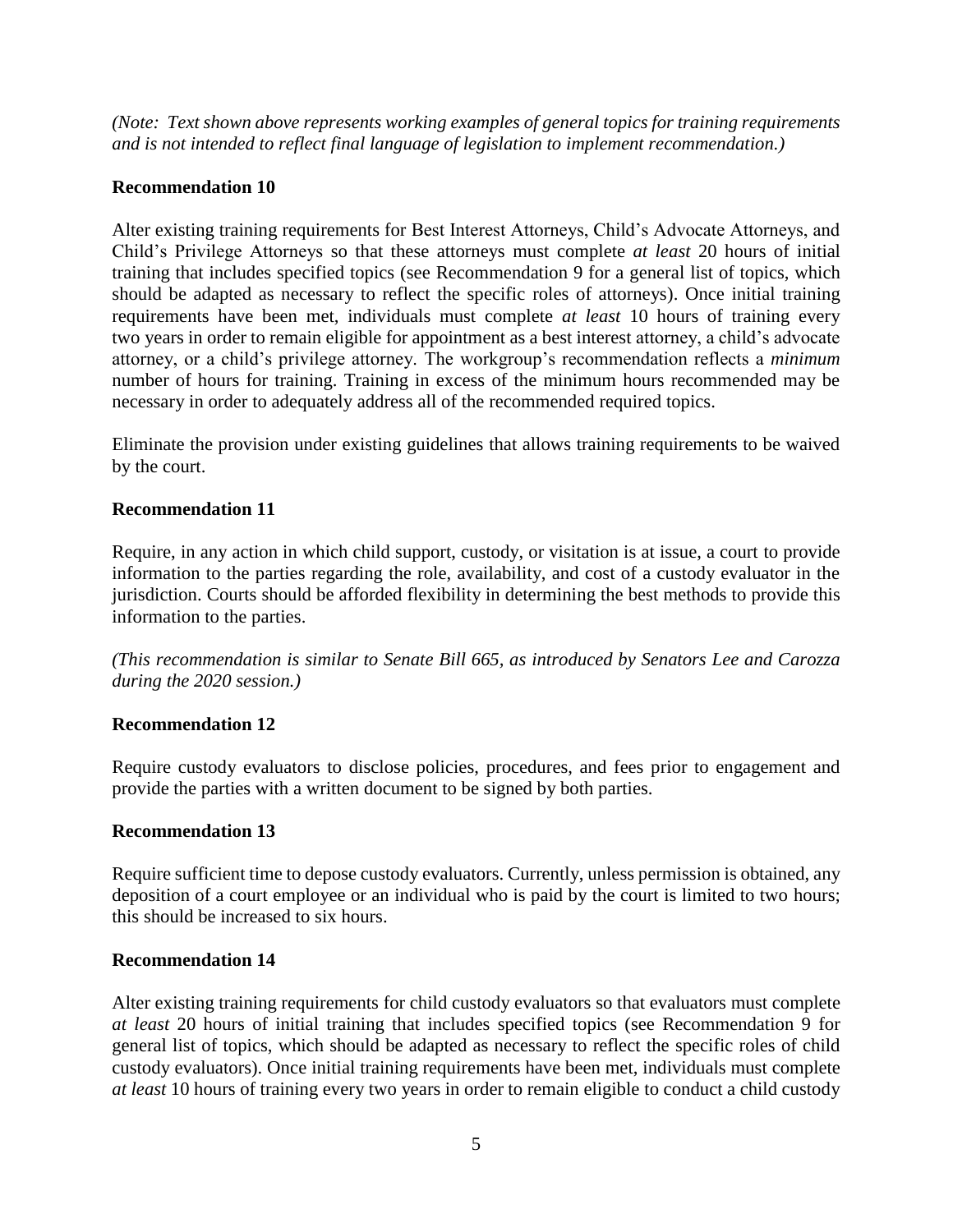evaluation. The workgroup's recommendation reflects a *minimum* number of hours for training. Training in excess of the minimum hours recommended may be necessary in order to adequately address all of the recommended required topics.

## **Recommendation 15**

Require all custody evaluators to have at least a master's degree.

## **Draft Recommendation 15A**

Require custody evaluators conducting an evaluation that includes an allegation of domestic violence and/or child abuse to have experience (obtained either by observation under clinical supervision or performance of custody evaluations) and current, research-informed knowledge that demonstrates competence in specified areas.

Examples of specified areas:

- (a) family systems, partner conflict, and conflict resolution styles;
- (b) normative child, adolescent, and adult development;
- (c) impact of interpersonal loss and chronic stress (*i.e.,* financial, court-involvement, job loss or job insecurity, food insecurity, substance use, problematic extended family dynamics, ill-health of a family member) on a family system;
- (d) mental health diagnoses, including current substance abuse, relevant to current capacity to provide healthy, protective, or restorative parenting ;
- (e) culturally competent clinical interviewing, including cultural and spiritual considerations when assessing parenting styles and practices;
- (f) immediate- and long-term neurodevelopmental impact of physical and emotional neglect, and child abuse (all types);
- (g) research-informed reasons a child's verbal and nonverbal expressions of traumatic stress may be delayed (unless/until period of safety and security experienced by child);
- (h) immediate- and long-term neurodevelopmental impact of child's exposure to domestic violence;
- (i) types of domestic violence, to include physical violence, sexual violence, stalking, and psychological aggression;
- (j) immediate- and long-term impact of parent separation;
- (k) protective factors that promotes a child's healthy resolution of parent separation; and
- (l) protective factors and parent practices that promote trauma recovery in cases of child abuse.

*(Note: Examples in Draft Recommendation 15A represent working examples only and are not intended to reflect final language of legislation and/or regulations; further requirements specific to different types of abuse can be added.)*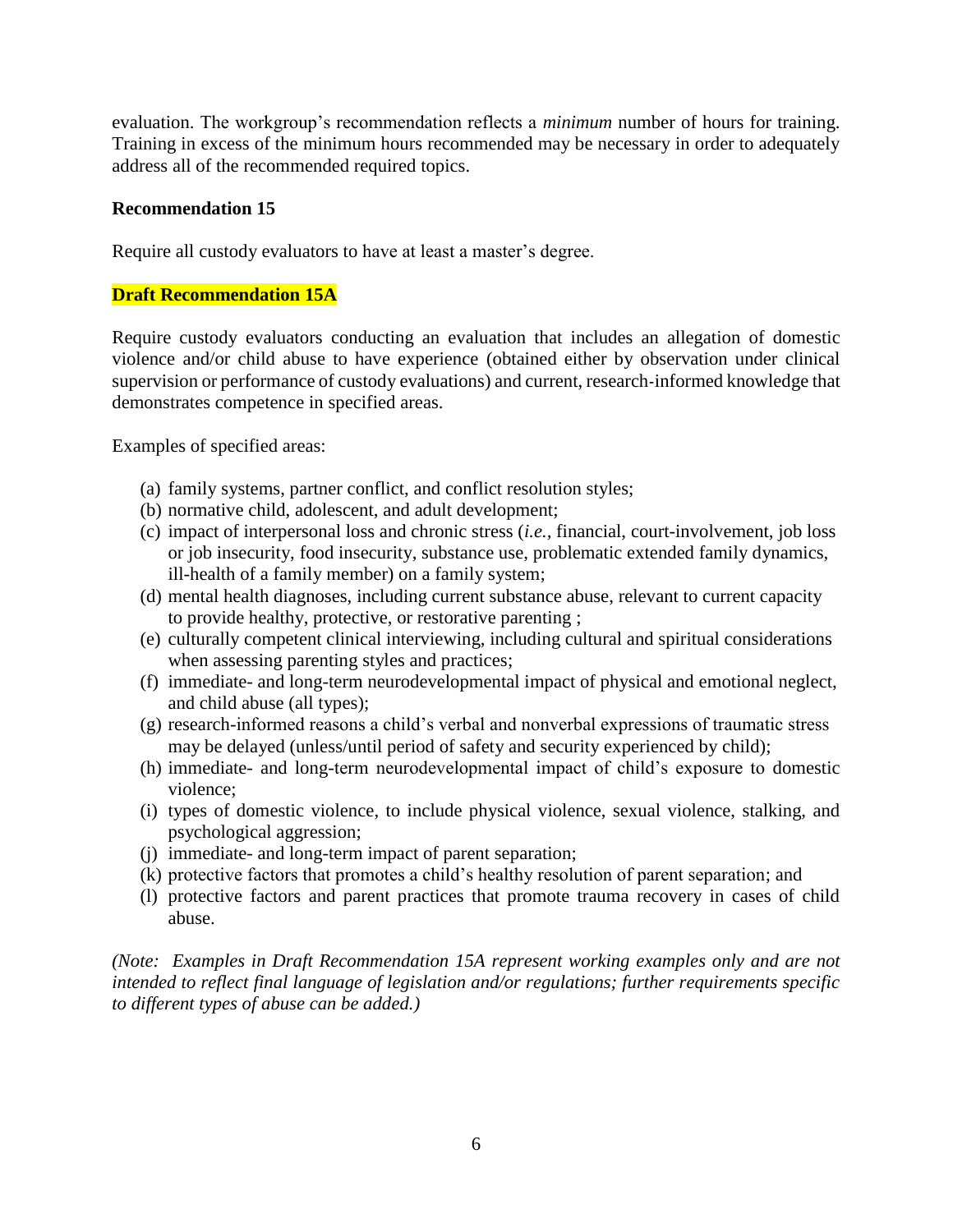#### **Recommendation 16**

Emphasize the need for additional funding so that custody evaluations, counsel appointed on behalf of a child, supervised visitation/monitored exchange programs, and attorneys in child custody cases are accessible to parents without financial hardship. Mandate the implementation of an income-based fee structure for child custody evaluations that includes a cap on fees.

#### **Draft Recommendation 17**

To ensure that the requirements of Draft Recommendation 15A are met, create a standardized credentialing/certification across mental and behavioral health disciplines that are authorized to conduct child custody evaluations by requiring the adoption of uniform regulations by the applicable State licensing boards. The regulations will specify how the boards will verify that an individual who wants to obtain a credential/certification to conduct child custody evaluations has met the requisite experience, knowledge, and competency criteria (*e.g.*, a certificate/certification in forensic interviewing). Courts must ensure that an individual has the requisite credential/certificate before appointing an individual as a child custody evaluator.

An individual who violates requirements relating to child custody evaluations (such as those established in Recommendation 18 and Draft Recommendations 19 and 20) would be subject to disciplinary action by the applicable State licensing board.

#### **Recommendation 18**

Enforce penalties against custody evaluators who provide legal advice.

#### **Draft Recommendation 19**

Establish more specific, uniform requirements for what custody evaluators are required to do and what information is contained in a custody evaluation in cases alleging domestic violence and/or child abuse; where applicable, the specific criteria should account for different types of abuse. Require a mandatory template or form to be developed by the courts and completed by custody evaluators; written reports must be prepared by custody evaluators in cases alleging domestic violence and/or child abuse.

Among other items, additional elements should include:

- 1. clarification that a determination of whether an interview with the child is required must take into account the mental health status of the child and whether the child may be emotionally harmed or psychologically compromised by an interview at the time of the request;
- 2. a requirement for a custody evaluator to consult with all relevant sources of information, specifically caregivers who have had access to and the opportunity to observe a child pre- and post-separation and at the time of the custody evaluation and to note any disruptions in development or emergence of mental health concerns or behavioral challenges;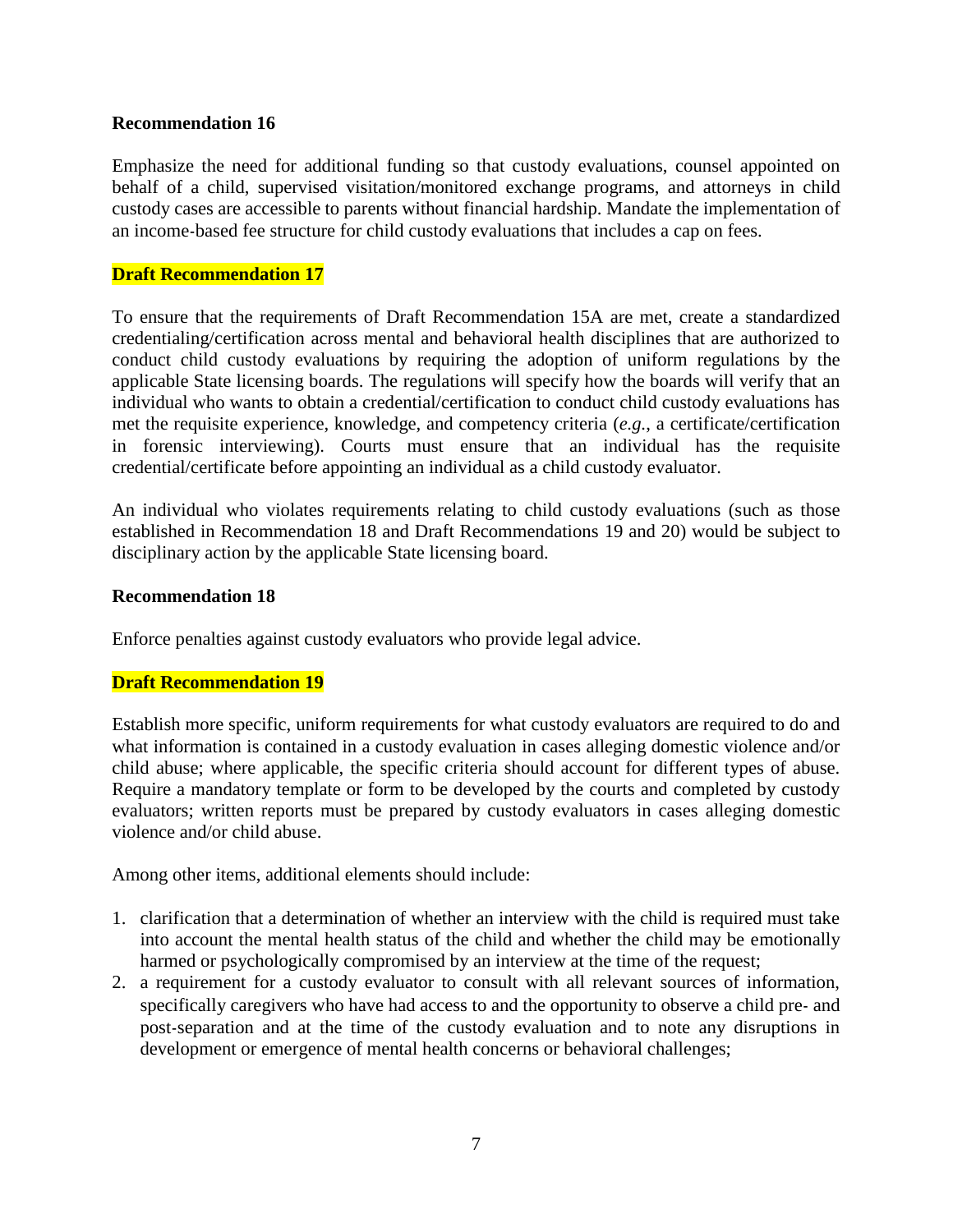- 3. a requirement for custody evaluations to include comparisons of parent-reported and school personnel-reported measures of current mental health and socioemotional and academic functioning of the child, as applicable;
- 4. if any applicable privilege has been waived, a requirement for a custody evaluator to consult with any behavioral health professional treating the child to ascertain and report impressions of family dynamics that may or may not impact the child, impression of the impact of stress on the child, and current impressions regarding symptoms or signs of traumatic and/or chronic stress;
- 5. a requirement for a custody evaluator to obtain from law enforcement and report on criminal background checks of the parents, and any suspected perpetrator who is not a parent, including any information regarding child abuse, domestic violence, or substance abuse, regardless of the outcome of any case;
- 6. a requirement for a custody evaluator to request a forensic interview and, when appropriate, a medical examination of the child, or include in the report a written statement explaining why the examination is not needed;
- 7. a requirement for a custody evaluator to review and summarize for the court any child welfare agency and/or law enforcement investigations and reports related to the child or a party;
- 8. a requirement for the custody evaluator to conduct an expert assessment as part of the report using commonly accepted interpretative frameworks and tools for assessing domestic violence and/or child abuse; and
- 9. a requirement for the custody evaluator's report to specifically address (among other items) (1) trauma-informed physical and psychological safety recommendations for the child currently and if custody or visitation is awarded to the person who has perpetuated the abuse; (2) each best interest factor; (3) the impact of the domestic violence and/or child abuse on the child and the victim parent; (4) any steps taken by a parent to protect the child and minimize the risk of further abuse; (5) whether the perpetrator of the abuse has acknowledged the abuse, accepted responsibility, demonstrated an understanding of the impact of his or her behavior, and/or has participated or is participating in treatment or another program to address the behavior; (6) whether there is a need for the child or other parent/caregiver to receive counseling or another form of treatment; and (7) whether there are any indications that a person who has behaved violently or abusively and who is seeking to spend time with the child can reliably sustain a visitation arrangement and how it will occur so the child feels safe.

*(Note: Examples in Draft Recommendation 19 represent working examples only and are not intended to reflect final language of legislation)* 

# **Draft Recommendation 20**

Establish statewide, uniform recordkeeping requirements for custody evaluators, such as establishing timelines for maintaining records, requirements for the secure storage of records, and standards for confidentiality and access to the records. Specifically prohibit an evaluator from disclosing any information regarding the identity of any person making a report of suspected child abuse, pursuant to current law.